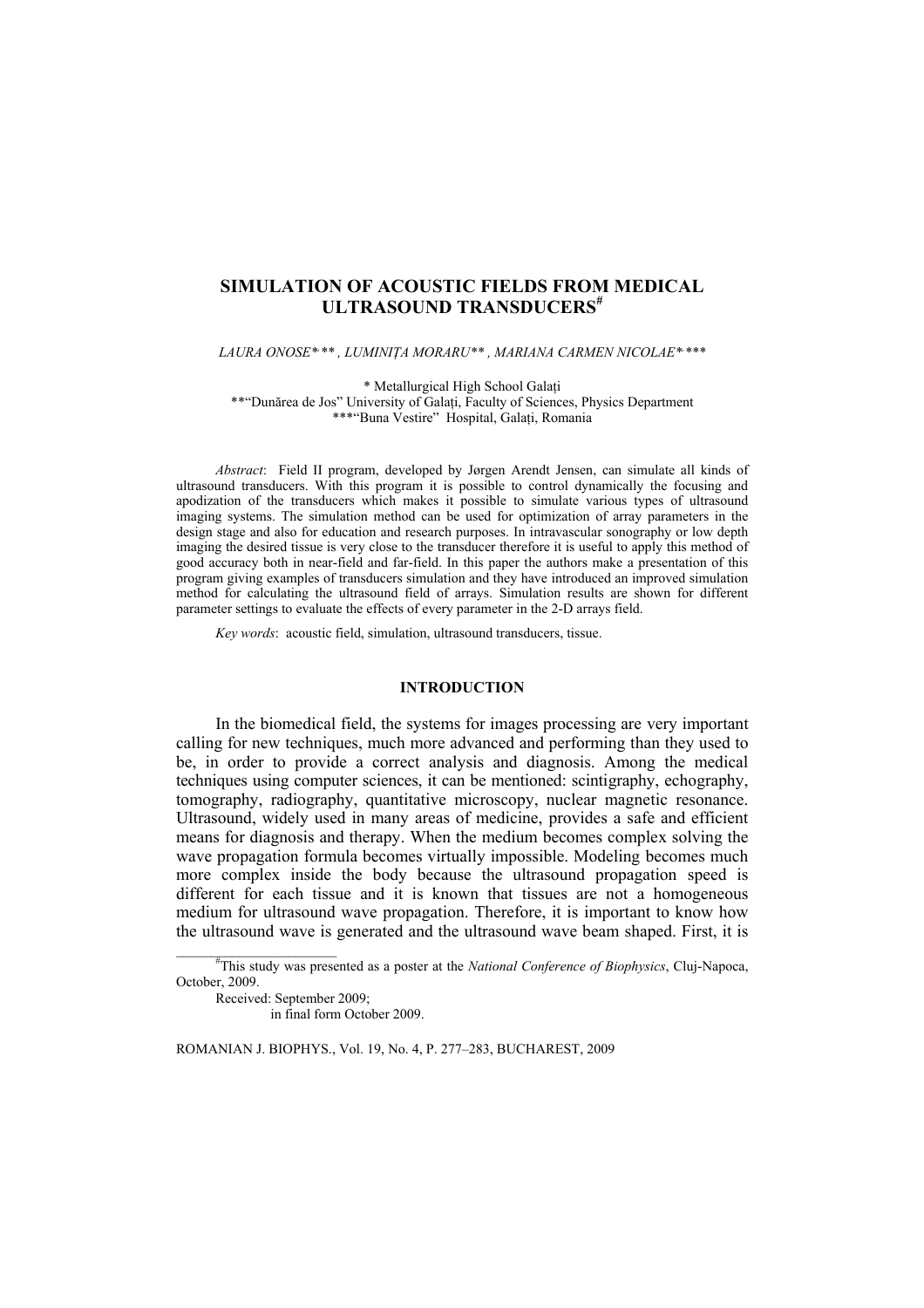simulated an ultrasound transducer to predict the beam shape and then the transducers are adjusted until the beam shape is close or equal to the desired one. To do so, many programs are developed in order to facilitate simulation on ultrasound transducers.

The role of the acoustic transducer in high-quality image acquisition from medical ultrasound scanners is very important. In fact it determines the quality of an image. There are considerable efforts in designing transducers and determining the characteristics of the emitted field. Field II program [2], developed by J.A. Jensen, can simulate all kinds of ultrasound transducers using linear acoustics and it utilizes the Tupholme-Stepanishen method for calculating spatial impulse responses. The program is capable of calculating the fields for both the pulsed and continuous wave case for a large number of different transducers and allows visualization of simulating transducers. The calculation of the spatial impulse response assumes linearity [3] and any complex-shaped transducer can therefore be divided into smaller apertures and the response can be found by adding the responses from the sub-apertures.

Medical ultrasound imaging illustrates this: a conventional 2-D scan is done with 1-D arrays with 32 to 192 elements; 3-D ultrasound imaging requires 2-D arrays in order to perform a volumetric scan without mechanical movement. Such arrays require thousands of elements in order to cover the desired aperture. The purpose of the work presented here is to give a coherent analysis of 2-D array design and properties. We begin with an introduction to array processing and then proceed to find the best solution of 2-D arrays. The optimization criteria attempt to design beam patterns with small main lobe width and small side lobes. The study aims at finding a beam pattern with minimal peak side lobes. One has the freedom to choose from the methods presented here, a design method likely to lead to the best beam pattern pressures produced by these arrays transducers, in order to optimize their design for a particular application.

To determine the spatial impulse response it is assumed that a transducer generates a delta-function motion. Its temporal response can be determined for all field points. This is the spatial impulse response. Once this is known, a field can be determined for any transducer driving function.

### **EXPERIMENTAL**

The focusing and apodization of the transducers can be controlled dynamically, and thus it is possible to simulate all kinds of ultrasound imaging systems. For simulation purpose the ultrasound package FIELD II [4] for Matlab was used.

The program consists of three types of m-functions which are used to initialize the program, defining and manipulating transducers, and to perform calculations. The names of initializing routines are preceded by field, the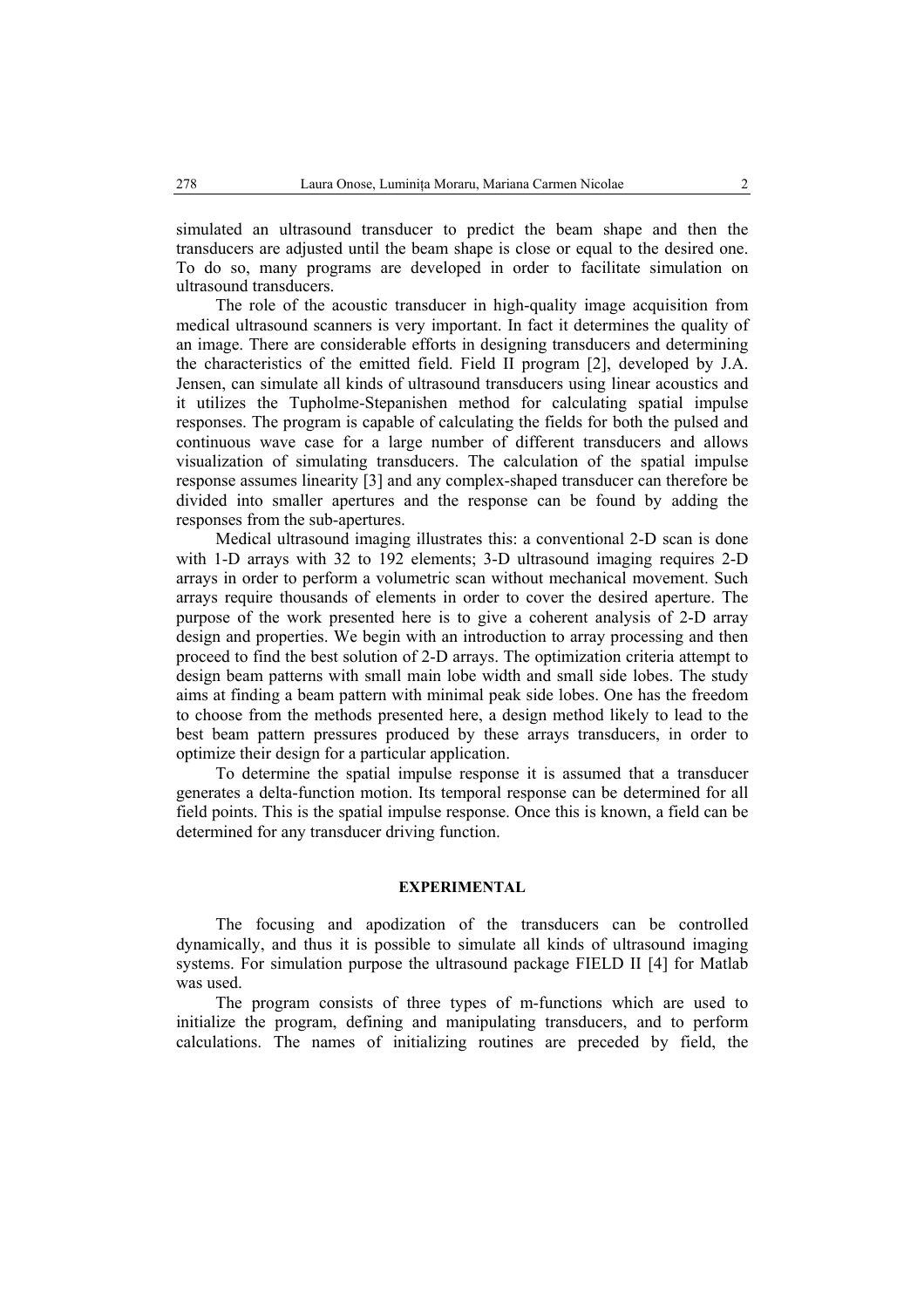transducer commands by xdc, and the calculation routines by calc. Help in using the routines can be obtained by typing help <routine name>.

The calculation of the spatial impulse response assumes linearity and any complex-shaped transducer can therefore be divided into smaller apertures and the response can be found by adding the responses from the sub-apertures.

The executable code for the program can be downloaded, free of charge, from the http://www.es.oersted.dtu.dk/staff/jaj/field/, and can be run from a directory by writing:

path(path.'/home/user/field II/m files');

field init.

The command field init must be the first routine that is called and initializes the Field II program system.

Field simulations follow this type of a sequence:

- define an array;
- define the impulse response of a transducer element from that array;
- define the waveform of the transmitted signal;
- define targets that will be imaging;

• calculate the scattered response from these targets for each image line position;

- envelope detect and compress;
- display the image.

According to our aim, in order to view the shape of transducers this program has been modified by adding show xdc routine.

Three types of transducers were simulated: linear, concave and convex array. For the same initial data, the transducer frequency was modified and compared with the final display.

To increase the accuracy of the simulation it was created a linear array with 16 elements, divided into 2 by 3 mathematical elements (Fig. 1).



Fig. 1. Linear array transducer.

 $\mathfrak{Z}$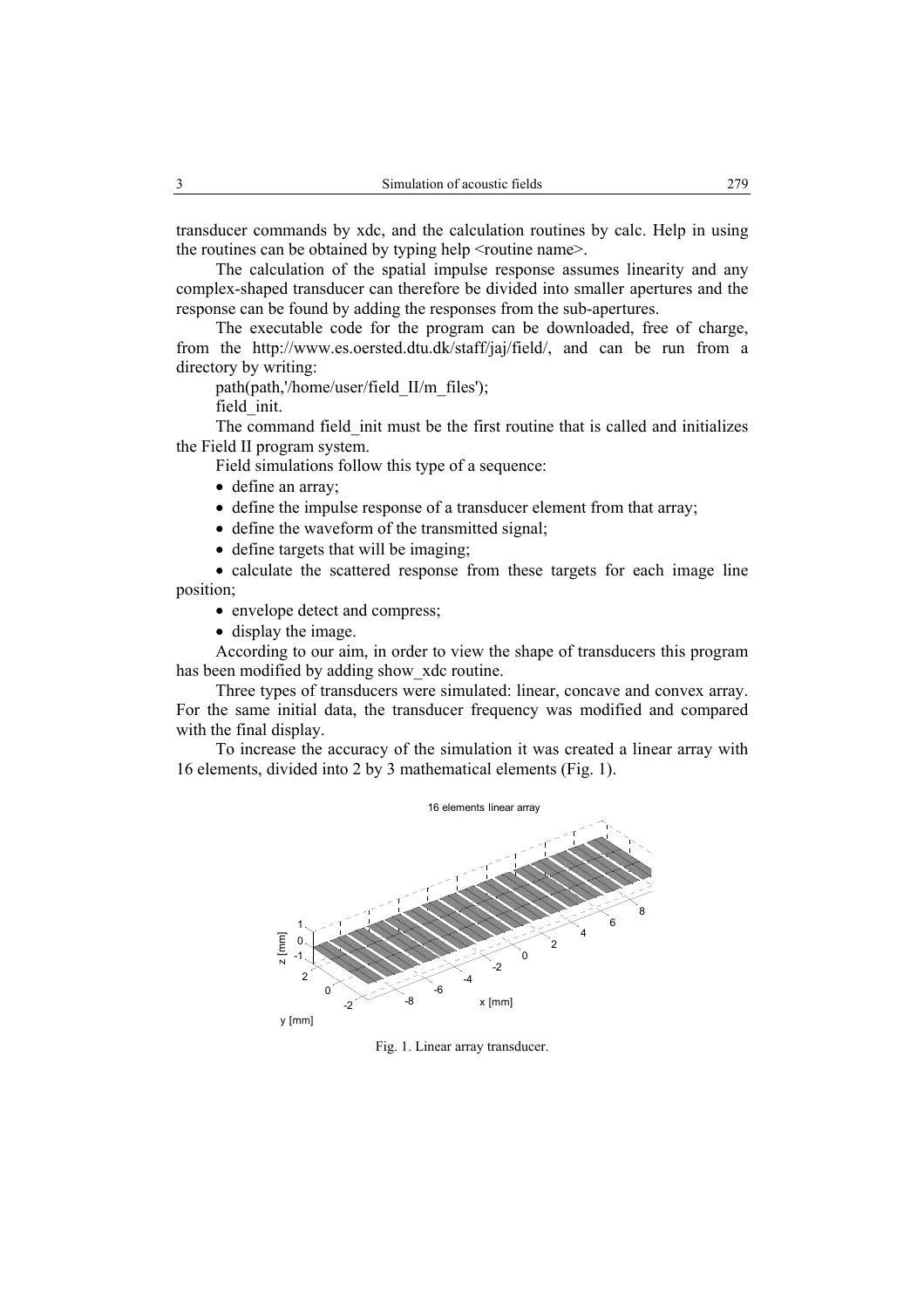The initial parameters are: height of element 5 mm; width of element 1 mm; distance between transducer elements 0.25 mm; number of elements 16.

For the concave transducer simulated, the parameters are (Fig. 2): transducer radius, 8 mm; geometric focus point, 80 mm; size of mathematical elements, 1 mm.



Fig. 2. Concave, round transducer with a radius of 8 mm.

The convex aperture that was created has the following parameters (Fig. 3): height of element 5 mm; width of element 1 mm; distance between transducer elements 0.25 mm; number of elements 16; convex radius 20 mm.



Fig. 3. Convex array.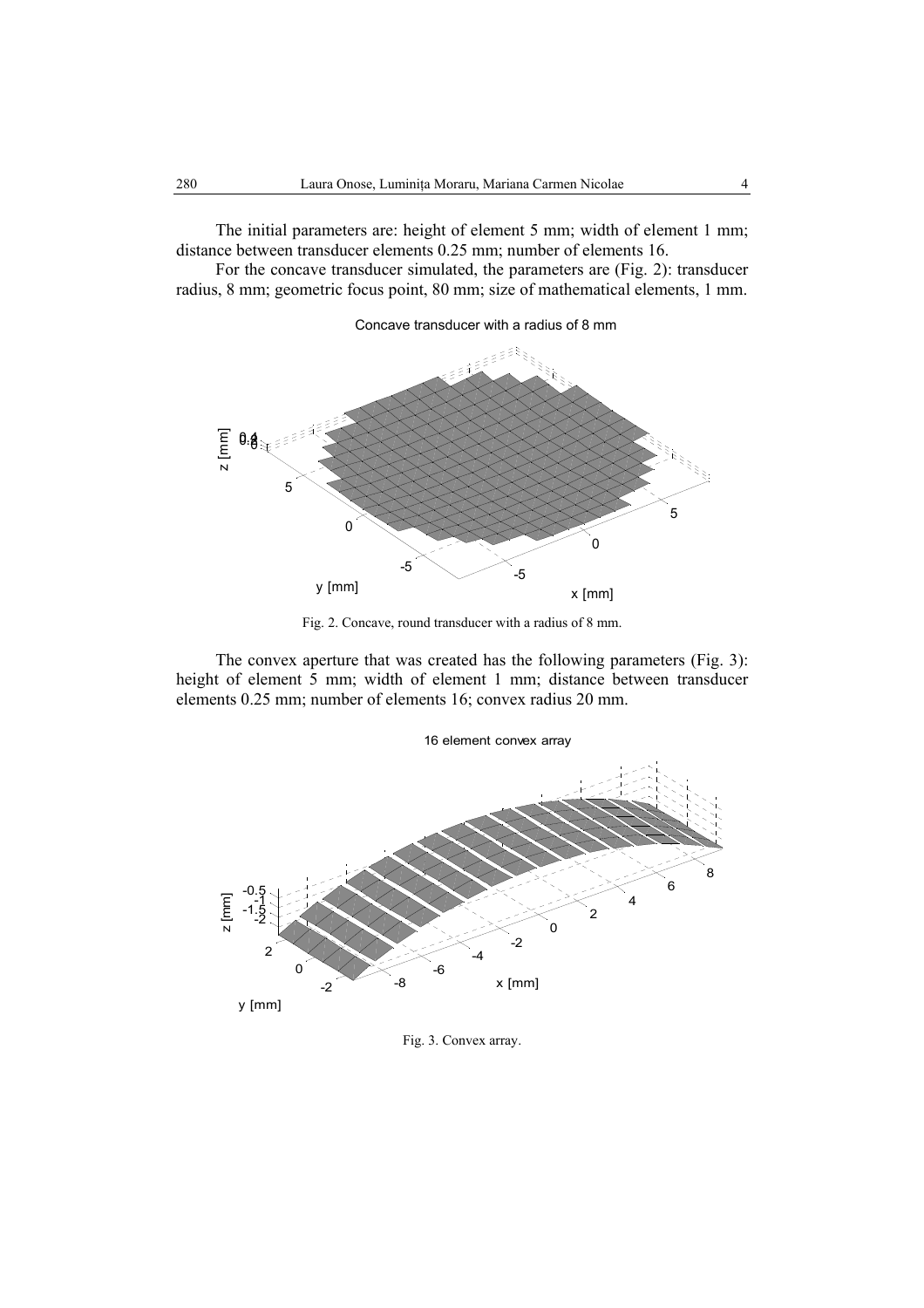## **RESULTS**

The array is located on the xy plane, and the results of the acoustic field are shown in the xz plane, which is orthogonal to the middle of xy plane (Figs.  $1-3$ ). In this study we increase the frequency and modify the shape of the transducer, without changing the other parameters (sound velocity in the medium is 1540 m/s and density of the medium 1000 kg/m<sup>3</sup>) in order to study their effect on the beam pattern.

With the same data it was determined the pulse echo field along a given set of points (this line is for x from -10 to 10 mm at a depth of 30 mm) by using all three transducers. The changes of the final display were analyzed and compared.

After the transducers had been defined, the transducers frequency was set to 3 MHz, 3.5 MHz and 5 MHz.

The amount of divergence of the far field is shown as:

$$
\sin \theta = 1.22 \frac{\lambda}{D} = 1.22 \frac{c}{fD} \tag{1}
$$

where  $\lambda$  is the wavelength, c is the sound velocity in the medium, f is the frequency and  $D$  shows the diameter of the transducer

By increasing the frequency in the above equation, the width of the main lobe will decrease. The length of the near field can be calculated by:

$$
x \approx \frac{D^2}{4\lambda} = \frac{D^2 f}{4c} \tag{2}
$$

which shows that, by increasing the frequency, the maximum pressure point distance from the transducer will increase [1].

The effect of both frequency and shape of the transducer and the point spread function for each transducer, at 3 MHz, 3.5 MHz and 5 MHz are presented in Figures 4, 5, and 6.



Fig. 4. Amplitude response for linear array.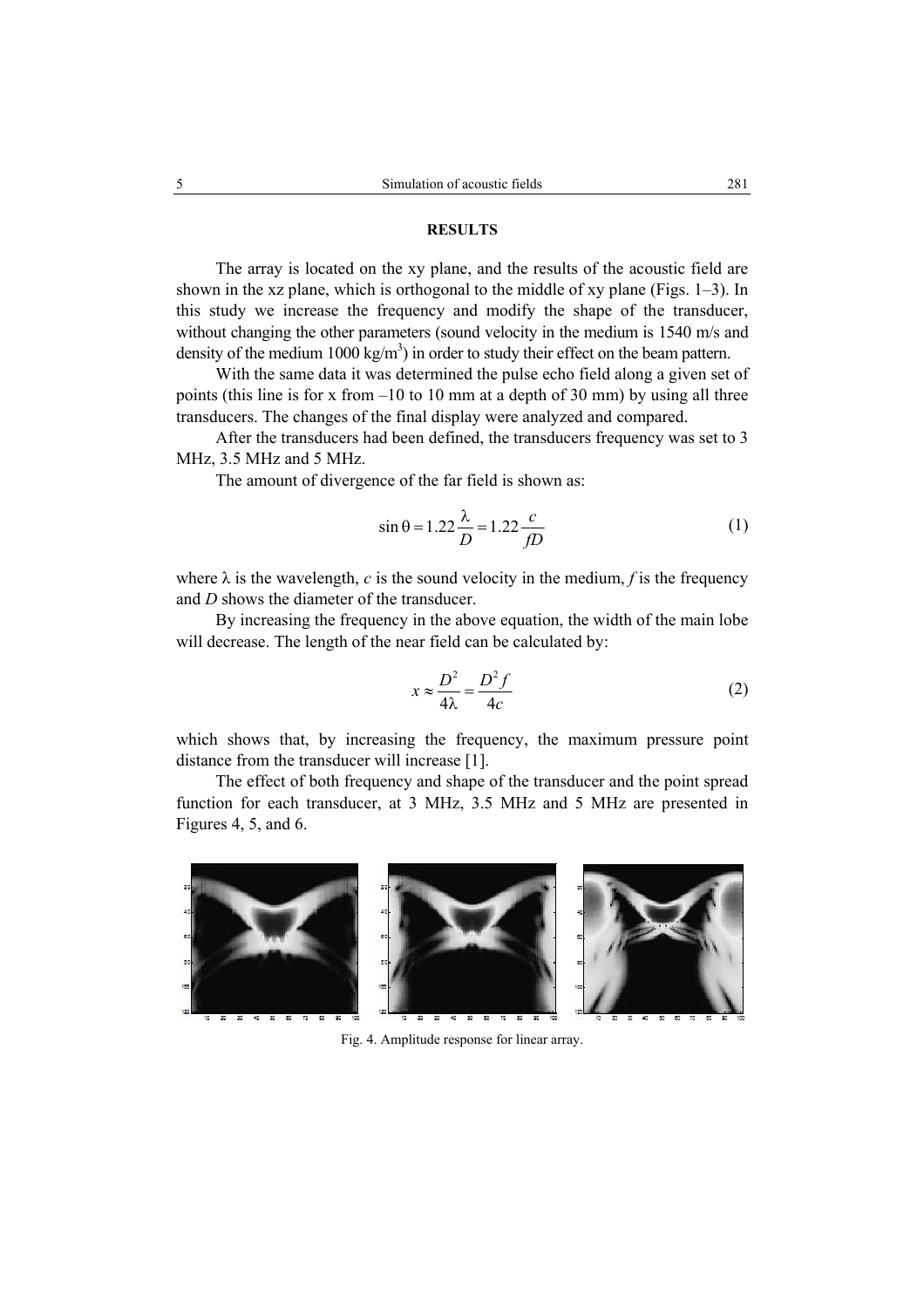

Fig. 5. Amplitude response for concave transducer.



Fig. 6. Amplitude response for convex array.

### **CONCLUSION**

The paper attempts to present a coherent analysis of 2-D array transducer design and properties. The paper has introduced an improved simulation method for calculating the ultrasound field of arrays. The method uses the accurate calculation of the Rayleigh integral for a transducer element in an array and thus, by properly shifting the result, the field of other transducer elements is obtained and the effects of all elements are subsequently added to construct the whole array field.

The quality of the image acquisition from medical ultrasound scanners is determined by the acoustic transducer. Therefore, researchers are interested in developing new methods to design transducers and determine the characteristics of the emitted field.

This program is able to show the effect of changing the array's parameters such as number and size of elements, frequency, shape of transducer, excitation amplitude, sound velocity and density of the medium in which the sound propagates.

In this paper the effects of three types of array have been analyzed. The final display, the echo responses along the line of interest, shows that the best option for this data is a concave transducer at 3 MHz.